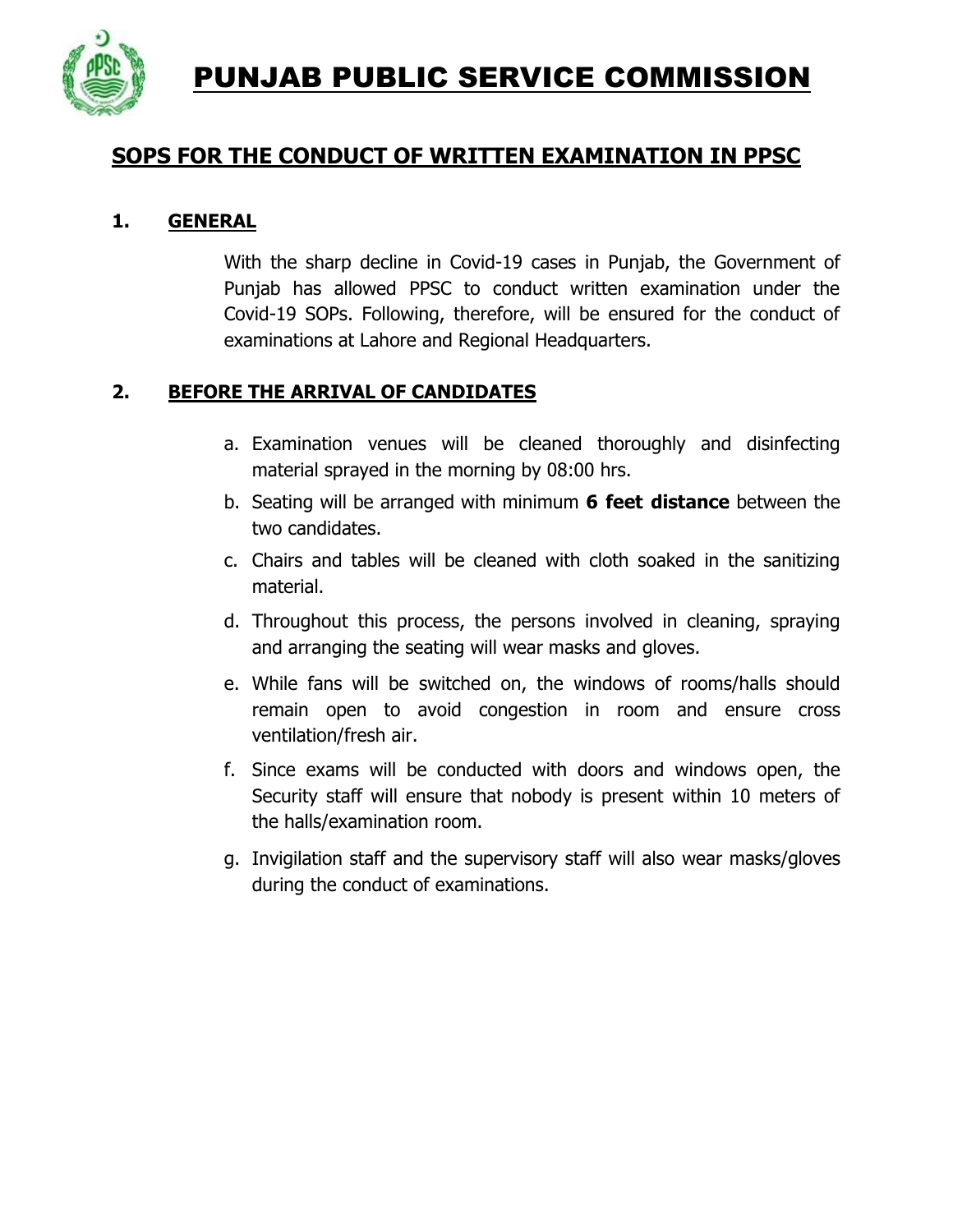#### **3. DURING THE CONDUCT OF EXAM**

- a. It will be ensured that candidates do not jumble up at the entry door.
- b. Proper marking will be done to line up the candidates with minimum 3 feet distance between the candidates in line to ensure distancing.
- c. The security staff at entry point will check the temperature of each candidate and collect their belonging as per SOP. Candidates with more than 100 temperature will be segregated for further scrutiny/questioning.
- d. During this process, the security staff will wear masks and gloves.
- e. Apart from checking temperature, physical condition of the candidates will also be checked by the security staff. However, the decision whether to allow a candidate to sit in exam or not will rest with the supervisor.
- f. Candidates without masks will not be allowed to appear in examination.
- g. It will also be ensured that candidates go to their seats immediately and do not jumble up in the room/hall.
- h. For identification of candidate, the invigilator and staff will ask the candidate to lower his mask for few seconds to match his/her face with the identity card. During this process, the invigilator/staff will not remove his/her own mask. Any candidate refusing identity will be asked to leave the examination.

## **4. AFTER THE EXAMINATION IS OVER.**

- a. When the time for paper is up, the invigilatory staff will collect the papers from the candidates from their seats. Jumbling up for the deposit of papers is not allowed.
- b. Candidates will leave the examination room/hall immediately and report to the security staff to collect their belongings.
- c. To avoid rush at the collection point the supervisor should arrange the departure, in a way that at one point, the candidates of one room/hall go to the collection point. He/she may announce the departure schedule before hand and brief the invigilating staff accordingly.
- d. Any violation of SOPs by the invigilatory staff or candidate will be reported to this Headquarter after the conduct of exams.
- **5.** Forwarded for strict compliance by the Regional Incharges, Supervisors and Security Staff and Invigilators.